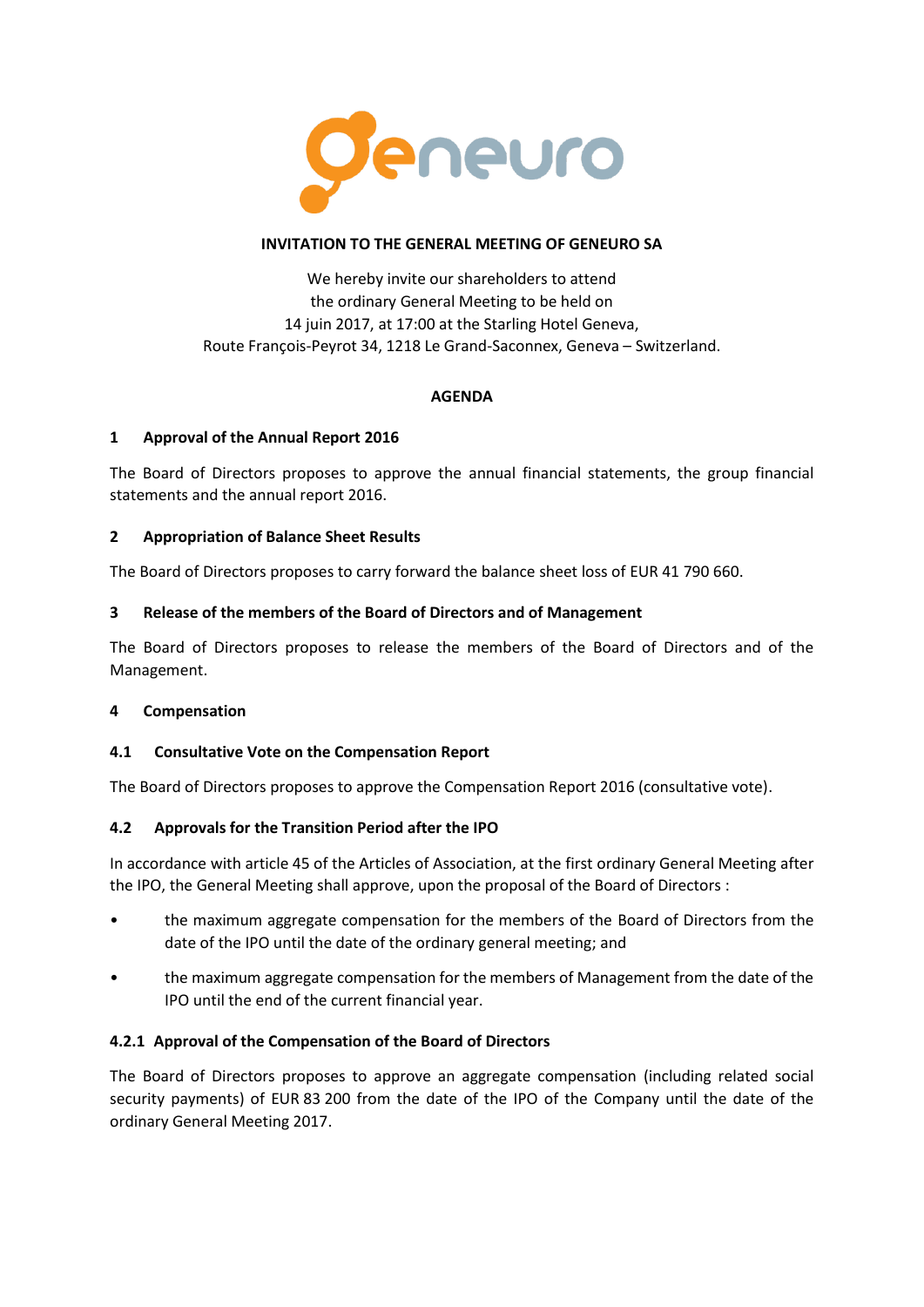## **4.2.2 Approval of the Compensation of Management**

### (a) Fixed Compensation

The Board of Directors proposes to approve an aggregate fixed compensation (including social security payments and pension fund contributions) of EUR 1 908 898 for the financial year 2016 and maximum EUR 2 075 000 for the financial year 2017.

(b) Variable Compensation

The Board of Directors proposes to approve an aggregate variable compensation (including related social security payments) of EUR 2 081 107 for the financial year 2016 and maximum EUR 1 375 000 for the financial year 2017.

### **4.3 Standard Annual Approvals**

# **4.3.1 Approval of the Aggregate Compensation of the Board of Directors from the Ordinary General Meeting 2017 until the Ordinary General Meeting 2018**

The Board of Directors proposes to approve a maximum aggregate compensation (including related social security payments) of EUR 185 000 from the ordinary General Meeting 2017 until the ordinary General Meeting 2018.

### **4.3.2 Approval of the Aggregate Compensation of Management for the Financial Year 2018**

(a) Fixed Compensation

The Board of Directors proposes to approve a maximum aggregate fixed compensation (including related social security payments and pension fund contributions) of EUR 2 900 000 for the financial year 2018.

(b) Variable Compensation

The Board of Directors proposes to approve a maximum aggregate variable compensation (including related social security payments) of EUR 2 900 000 for the financial year 2018.

### **5 Re-election of the Members of the Board of Directors**

The Board of Directors proposes to individually re-elect :

- Mr. Jesús Martin-Garcia,
- Mr. Marc Bonneville,
- Mr. Giacomo Di Nepi,
- Mr. Michel Dubois,
- Mr. Eric Falcand,
- Mr. Gordon Selby Francis,
- Mr. Christophe Guichard and
- Mr. Jean-Jacques Laborde,

each for a new term until the end of the next ordinary General Meeting.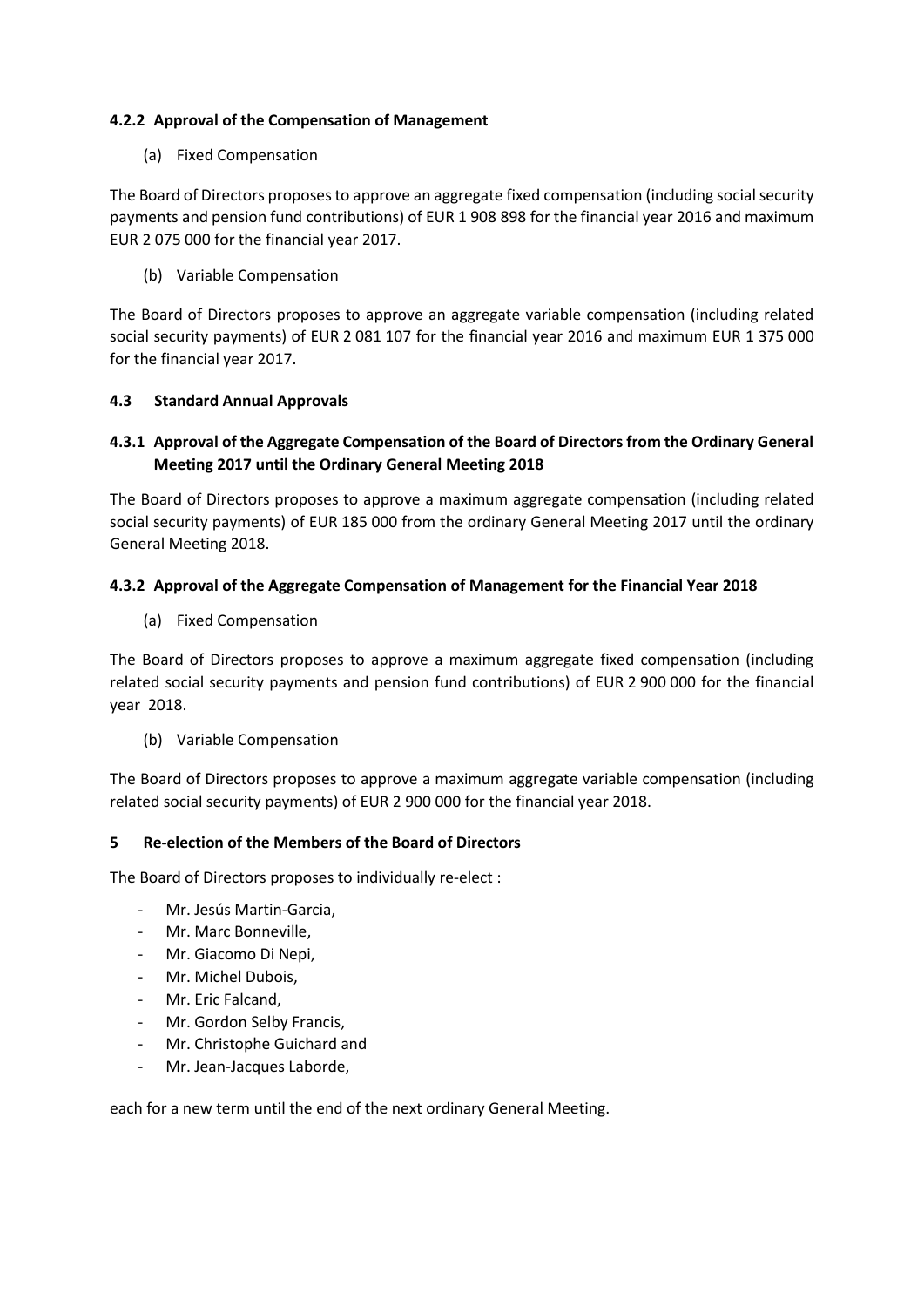### **6 Re-election of the Chairman of the Board of Directors**

The Board of Directors proposes to re-elect Mr. Jesús Martin-Garcia as Chairman of the Board of Directors for a new term until the end of the next ordinary General Meeting.

### **7 Re-election of the Members of the Compensation Committee**

The Board of Directors proposes to individually re-elect:

- Mr. Jean-Jacques Laborde,
- Mr. Giacomo Di Nepi et
- Mr. Christophe Guichard

each for a new term until the end of the next ordinary General Meeting.

#### **8 Re-election of the Auditor**

The Board of Directors proposes to re-elect PricewaterhouseCoopers SA, Geneva branch, avenue Giuseppe-Motta 50, 1201 Geneva, as statutory auditor for the financial year 2017.

#### **9 Election of the Independent Proxy**

The Board of Directors proposes to elect the notary firm GAMPERT et DEMIERRE-MORAND – 19, rue du Général-Dufour – Case Postale 5326 - 1211 Geneva 11, as independent proxy for a term until the end of the next ordinary General Meeting.

#### **General Information**

#### **Language**

The General Meeting shall be conducted in English. A translation into French will be available.

#### **Documentation**

The annual statutory financial statements, the annual group financial statements, the annual report and the compensation report 2016, as well as the auditor's reports shall be available at the seat of the Company, chemin du Pré-Fleuri 3, 1228 Plan-les-Ouates and on our website www.geneuro.com. Each shareholder has the right to request a hard copy of those documents.

#### **Admission to the General Meeting**

The Company has mandated SEGETIS Ltd, Platz 4, 6039 Root D4, Switzerland (tel. +41 541 91 00, fax +41 541 91 01, [netvote@segetis.ch\)](mailto:netvote@segetis.ch) for the logistics of the General Meeting.

Shareholders who wish to attend the General Meeting must contact the bank holding their deposit account. The deposit bank will then liaise with SEGETIS Ltd and will procure to the shareholder the admission card to the General Meeting. Alternatively, the deposit bank will deliver to the shareholder a confirmation that his shares are blocked (until the day following the General Meeting). In that latter case, the shareholder must send the confirmation to SEGETIS Ltd, which will issue and send the admission card to the shareholder.